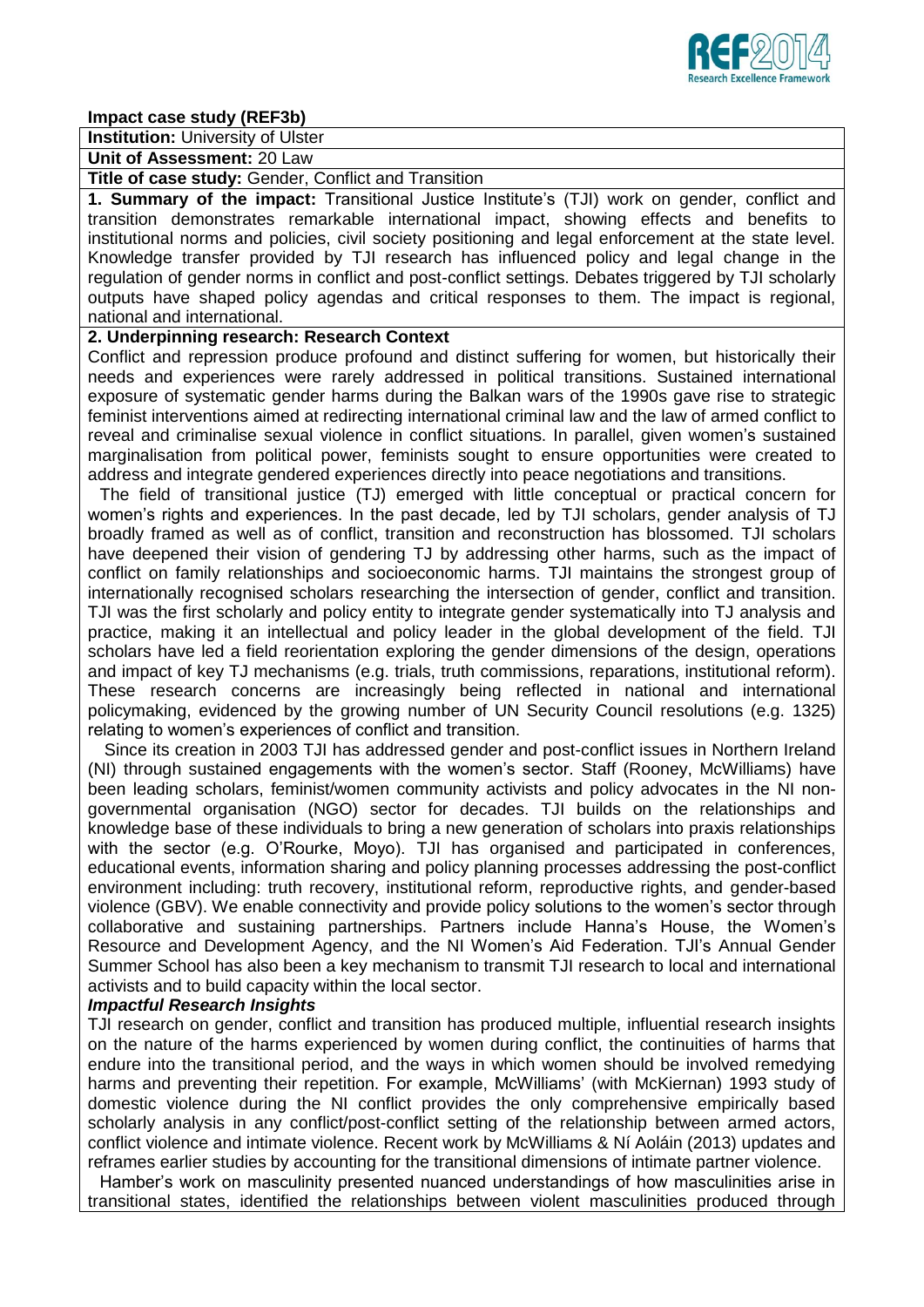conflict, and exposed the continuities of violence experienced by women in transition.

In their systematic analysis of peace agreements Bell & O'Rourke documented references to women in peace agreements, finding persistent historical absence but identifying that UN Security Resolution 1325 had triggered improvements. This finding informed debates on the effectiveness of UN Security Council resolutions and it cast light on barriers to UNSC effectiveness. O'Rourke's monograph comparatively addresses women's engagement and exclusion in advocacy, agitation and representation illustrating the gender gap in many TJ processes. Her comparative insights on reparations practices sharpen feminist approaches to reparation in post-conflict sites. Ní Aoláin's (with Haynes & Cahn) *On the Frontlines* contends that addressing women's needs after conflict is fundamental to ensuring sustainable peace. The authors propose concrete recommendations going beyond gender mainstreaming towards 'gender centrality' in peacemaking and peace enforcement. This novel concept emphasises that women's needs, equality and autonomy must be at the centre of peacebuilding measures from beginning to end of conflict resolution processes.

## *Outline of Underpinning Research*

McWilliams has a long-standing scholarly and practitioner engagement with intimate partner violence and women's rights. Among her publications on these themes, her 1993 study, commissioned by the Department of Health and Social Services, entailed a comprehensive empirical analysis and remains the empirical benchmark in the field. Recent work with Ní Aoláin (2013) analyses qualitative data from interviews conducted in 2009-12. Hamber's long-term research on masculinity resulted from an underpinning multi-country study (NI, Lebanon and South Africa) addressing the role of women and men in post-conflict society by examining the gendered meanings of security. O'Rourke's monograph addresses the women's movement in sustained comparative perspective (Chile, Colombia and NI). Her work with Bell on peace processes provides gender analysis of negotiations and outcomes for women based on a comprehensive database (188 treaties coded and analysed), which formed part of a more extensive and long-term project on peace agreements. Ní Aoláin's research is resoundingly comparative, drawing on extensive (10 country) site analysis and infused with a strongly theoretical approach, bringing mainstream feminist theorising directly to the post-conflict arena.

### *Details of Key Researchers*

|                |                              | Key Researchers Position at time of research Dates of Joining or Departing |
|----------------|------------------------------|----------------------------------------------------------------------------|
| Hamber, B.     | Professor                    | Joined 2007                                                                |
| McWilliams, M. | Professor                    | Joined 1978                                                                |
| Ní Aoláin, F.  | Professor                    | Joined 2000                                                                |
| O'Rourke, C.   | Lecturer and Senior Lecturer | Joined 2009                                                                |

### **3. References to the research**

- 3. McWilliams, M. & McKiernan, J., *Bringing It out in the Open: Domestic Violence in Northern Ireland: Study Commissioned by the Department of Health and Social Services* (HMSO 1993)
- 4. McWilliams, M. & Ní Aoláin, F. '"There is a War Going on You Know": Addressing the Complexity of Violence Against Women in Conflicted and Post Conflict Societies' (2013) 1(2) *Transitional Justice Review* 4-44, DOI 10.5206/tjr.2013.1.2.2
- 5. Bell, C. & O'Rourke, C. 'Peace Agreements or Pieces of Paper? The Impact of UNSC Resolution 1325 on Peace Processes and Their Agreements' (2010) 59(4) *International Comparative Legal Quarterly* 941-980, DOI: 10.1017/S002058931000062X

6. O'Rourke, C., *Gender Politics in Transitional Justice* (Routledge, 2013) ISBN 978-0415826341 *Evidence of Quality*: Ní Aoláin ranks in the top 1.6% of all SSRN authors, in a field of 236,255 authors based on 3,919 total downloads. On the Frontlines was nominated for 2013 Grawemeyer Award for Ideas Improving World Order. Robina Foundation (2009-2013) supported underpinning research and dissemination on transitional justice to policymakers (US\$100,000). It was reviewed in Yale J. Int'l. L; Nordic J. Int'l. L; Int. J. Transitional Justice; & see IntLawGrrls blog 'New Book is a "Game Changer"' (21 Dec 2013). Ní Aoláin is the first listed author signifying her primary authorship role. Hamber's research was supported by a collaborative ESRC 'Reimagining Women's Security in Societies in Transition' project (2004-6) (£139,765). McWilliams' study funded

<sup>1.</sup> Ní Aoláin, F., Haynes D. & Cahn, N., *On the Frontlines: Gender, War and the Post Conflict Process* (OUP, 2011) ISBN 978-0195396652

<sup>2.</sup> Hamber, B. 'Masculinity and Transition: Crisis or Confusion in South Africa' (2010) 5(3) *Journal of Peacebuilding & Development* 75-88, DOI:10.1080/15423166.2010.121687238771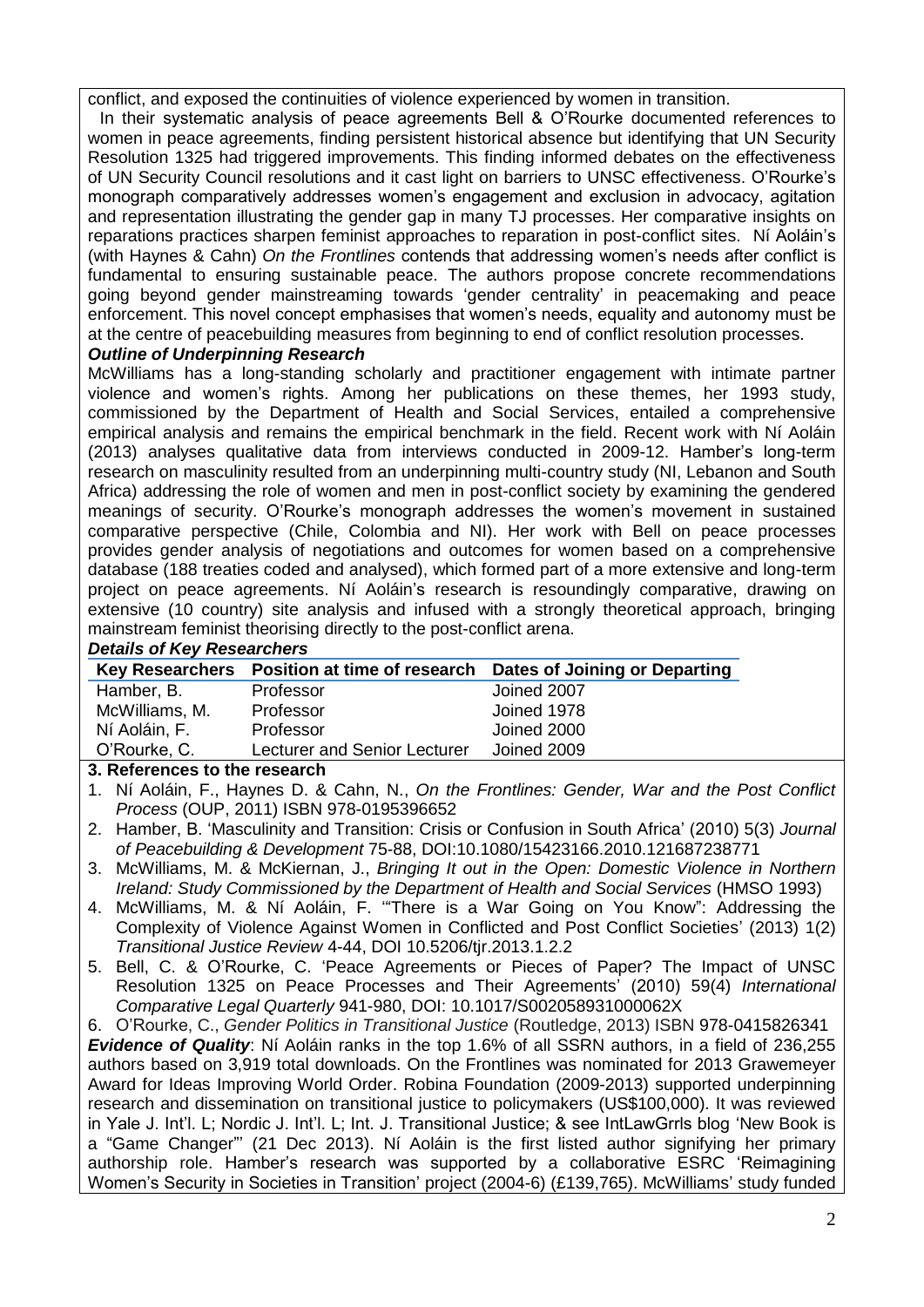by Dept. of Health and Social Services (1993). It was reviewed in *Books Ireland* No 179 (1994) and *Child Care in Practice* (1994). It has 99 citations on Google Scholar. McWilliams and Ní Aoláin's article supported by a British Academy Small Grant Award for 'Gender and Conflict' project 2011 (£7,323) and a Fellowship, Institute of Advanced Studies, Jerusalem 2012. O'Rourke and Bell's has 20 Google Scholar citations, and was the basis for 2011 Annual Lecture of the British Institute of Int'l and Comp. Law. O'Rourke's research received £600 fieldwork bursary from Society for Latin American Studies (2008) & the Basil Chubb Award Prize by Political Studies Association (2010).

**4. Details of the impact**: TJI's gender research has contributed to the work of United Nations bodies, national government departments and local and international civil society organisations. Many of these impacts have been achieved through sustained engagement with our research users and through consultancies, policy advice, and translating our scholarly outputs into training materials or guidelines. Our research and policy relationships locally and internationally are longterm and sustained. Illustrative examples demonstrate multi-layered impact.

### *Shaping UN Policy Making on Conflict and Gender*

The UN Secretary General's Office, UN Women and CEDAW Committee reach out to TJI scholars for expert knowledge and rely on their scholarly expertise. Key policy recommendations driven by TJI's collective gender research expertise included: gender 'centrality' in reparations, a broad understanding of sexual harms as forming the basis for reparations, and linking reparations with gendering truth and accountability processes. Engagements have occurred in the following ways:

- 2002-6 Ní Aoláin was appointed as expert to the UN Division for the Advancement of Women (with Secretary-General confirmation). In this role she was a contributing author to a thematic report on equal participation of women in conflict prevention, management and conflict resolution in post-conflict peacebuilding. In 2010 Ní Aoláin joined the UN Roster of Experts.
- 2011-13 Three TJI scholars (Ní Aoláin, O'Rourke & Swaine) led a *UN Study on Reparations for Conflict-Related Sexual Violence* commissioned by UN Women and UN High Commissioner for Human Rights. This project drew on Ní Aoláin's role as an expert, plus O'Rourke's comparative reparations expertise and Swaine's experience of working for the UN in diverse conflict sites including Kosovo, Burundi, Timor-Leste and Darfur, Sudan (1999-2006). The study frames a UN wide system-guidance note setting the approach of agencies, field officers and key decisionmakers to reparations and GBV. The study required consistent interface with UN agencies and field offices in conflict sites, providing expert advice and guidance on a range of post-conflict gender issues. Users are UN officials at Headquarters and field office levels, with beneficiaries being the victims of conflict-related sexual violence in multiple sites. Valji notes that UN Women use 'the Study to produce Guidelines for use in the field by UN Women and OHCHR in respect to the management of reparations for conflict-related sexual violence. From the UN perspective, such Studies and Guidelines constitute authoritative legal standards'. All three scholars remain in close contact with UN Women on the content and operation of the Guidelines (Swaine as in-house consultant post completion of her doctoral research at TJI). Valji also confirms that research connecting intimate and conflict violence by McWilliams & Ní Aoláin (2013) has been widely shared and is being deployed by UN Women.
- The influential 2010 *Women's Participation in Peacebuilding: Report of the Secretary-General* setting out the UN System's Seven-Point Action Plan on Gender-Responsive Peacebuilding cites and relies directly on Bell and O'Rourke's formative empirical study. Report's commitment section draws un-amended on the underpinning research. Bell engaged directly with UN Women and spent time at UN Headquarters in New York to enable the Report's completion.
- The influence of TJI Scholars on the CEDAW Committee's General Comment No 30 (2013) (GC) has been substantial. The GC establishes CEDAW's judicial approach, setting legally binding international standards regarding women's rights in armed conflict and afterwards. In advance of the GC being issued, the CEDAW Committee issued a Concept Note (2011). Bell and O'Rourke were invited to submit a framing memorandum drawing on their conflict and post-conflict research. Ní Aoláin was requested to make her gender and conflict publications generally available to all CEDAW Committee members. TJI scholars Ni Aoláin, Rooney, Bell & O'Rourke are cited in the Concept Note. Ní Aoláin had sustained communication with the GC author throughout 2012-2013. The GC adopts key insights from TJI gender research including the connections between intimate and conflict-related violence, the relationship between gender inequality and gender violence in conflict settings, the modalities of engaging women's